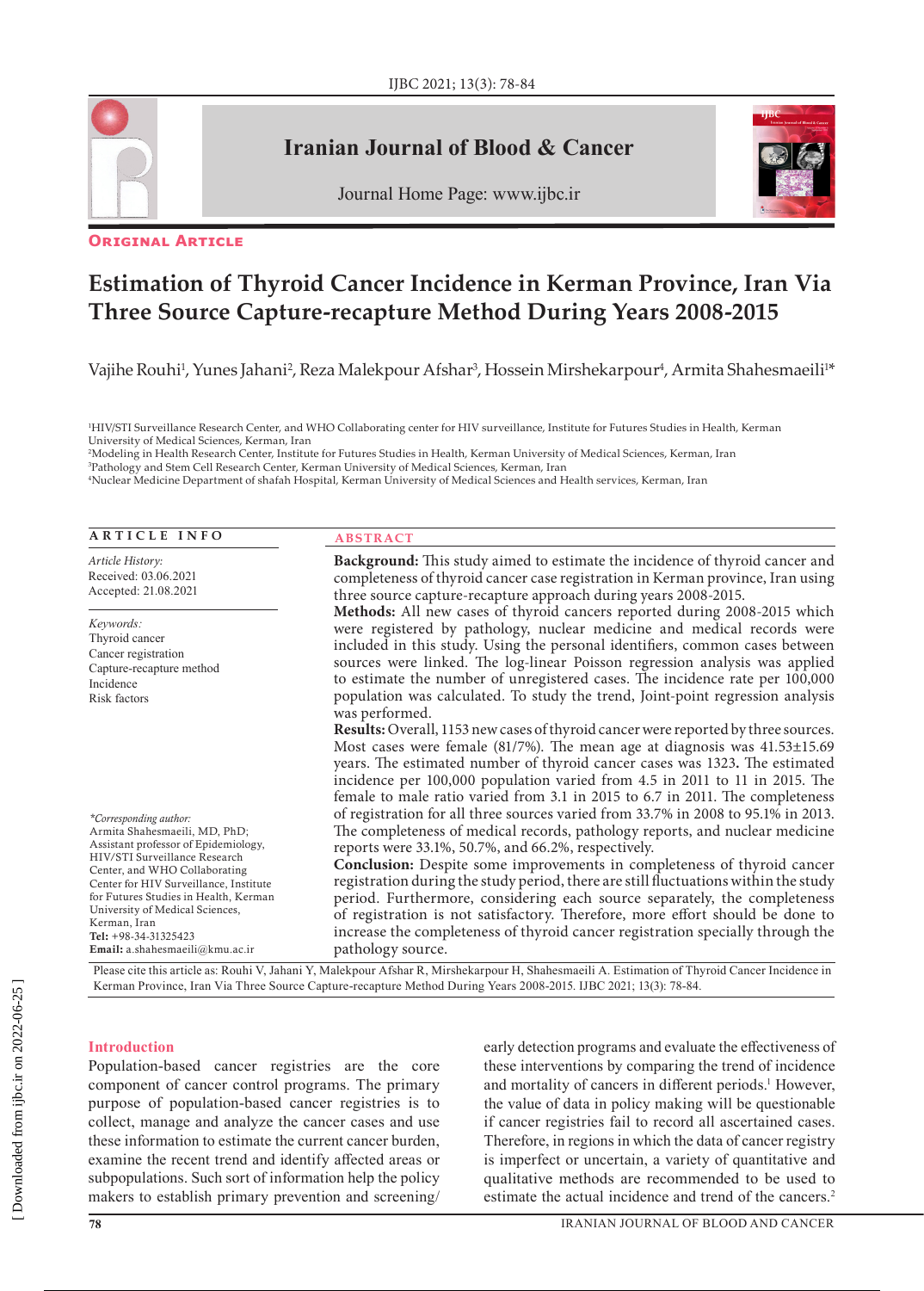One of these methods that has been widely used is the "capture-recapture method". It requires access to at least two independent data sources. Based on the ratio of recaptured subjects, the size of the population can be estimated. As the main assumption, independency of data sources are usually violated and statistical techniques including log-linear estimation are applied to tackle this dependency where at least three data sources are available.3

Kerman is a province located in the south-east of Iran. Thyroid cancer is the seventh prevalent cancer in Kerman province whiles the ninth common cancer in Iran and also in the globe. $4,5$  Thyroid cancer incidence among women is significantly higher than men. Among women, it is the second common cancer in Kerman, and fifth cancer in Iran and also in the whole world.<sup>5</sup> Evidences indicate the incidence of thyroid cancer is increasing<sup>5</sup>. Improved case ascertainment, and diagnosis of indolent cases are likely to be the main reasons of this increase.<sup>6</sup> However, true increase is also possible because of changes in the prevalence of risk factors.7 Exposure to ionizing radiation especially during childhood, increased incidence of goiter and benign adenomas, sex (hormone and breeding factors), height and weight at the time of diagnosis, environmental and lifestyle factors such as dietary habits (fish consumption and smoking) and exposure to toxins are among the potential risk factors.

In order to provide an accurate estimate of the actual trend of incidence of thyroid cancer in Kerman, we applied the three-source capture-recapture methodology using data collected from pathology labs, nuclear medicine centers and medical records and estimated the trend of thyroid cancer over the period of 2008-2015 in both genders and three age groups. We also evaluated the completeness of each source separately. The findings of this study may help the policy makers to better understand the current status of thyroid cancer as well as completeness of thyroid cancer registration in Kerman, Iran.

# **Materials and Methods**

#### *Data Collection and Preparation*

In this study, all new cases of thyroid cancer in Kerman province during 2008-2015 which were recorded by any of three sources of pathology reports, nuclear medicine center and medical records were recruited to the study. The eligibility criteria were being diagnosed with primary thyroid cancer and being the resident of Kerman province at the time of diagnosis. The duplicated cases in each source were identified and eliminated using Excel software on the basis of the name, family name, national code, father's name, city of residence and date of birth.

#### *Statistical Model*

We used the "capture-recapture approach" to estimate the number of missing cases and completeness of cancer registration over the study period. The main underlying assumption of this method is independency of the sources. As this assumption is usually violated in cancer registration, we used the log-linear model in which the dependency between the sources would be considered by entering all two interactions between the three sources in the model. Accordingly, there were eight possible models including one independent model without any interaction term, three model with one interaction term, three model with two interaction terms and one model with three interaction terms (saturated model). The final model was chosen based on the Akaike Information Criterion (AIC) and Bayesian Information Criterion (BIC). We stratified the analysis by gender and three different age groups. The age groups were categorized in three groups: <49, 50-65 and >65 years.

#### *Calculating the Incidence Rate*

To calculate the observed incidence rate (based on cancer registry data) and estimated incidence rate (based on capture-recapture method) for each study year, we divided the number of new cases in each sex/ age group by the population of Kerman province in the same gender/age category. The corresponding rates were multiplied by 100,000. Given that the national census in Iran is conducted every 5 years, we used the continuous exponential growth formula to estimate the size of population for the interval years between two censuses. To do this, first we reviewed the official reports of statistics center of Iran<sup>8</sup> and extracted the number of population reported for 2011 and 2016. Then we used the following formula to estimate the size of population for the years in which no census data was available.

 $P_{t+1} = P_t e^{rt}$ , where  $P_{t+1}$ : the estimated population for the target year,  $P_i$ : the number of population in the last census, r: population growth rate, t: the time (year) that has passed, e (exponential e): 2.71.

The population growth rate(r) was estimates as below:  $r = Ln(P_t/P_0)/t$ 

Where  $P_t$ : The number of population in latest census,  $P_0$ : The number of population in penultimate census and t: the time interval (year) between two censuses.

#### *Trend Analysis*

The trends in incidence of thyroid cancer over the study period was expressed as annual percentage of change (APC) and average annual percentage of change (AAPC). To find the best-fit line, we fitted the jointpoint model to the data using Joinpoint Regression Program ([Version](https://surveillance.cancer.gov/joinpoint/download.html) [4.7.0.0](https://surveillance.cancer.gov/joinpoint/download.html) National Cancer Institute; 2019).The trend was considered to be significant (increasing or decreasing) if the P-value was less than 0.05.

#### *Study Ethics*

During all stages of this study, personal information including name, family name, national code, phone number, address and other personal identifiers were kept confidential. The study protocol was reviewed and approved by ethic committee of Kerman University of Medical Sciences (Ethic code: IR.KMU.REC.1397.266.)

#### **Results**

#### *Demographic Characteristics*

A total of 1153 new cases of thyroid cancer, registered from April 2008 to March 2015 were included in the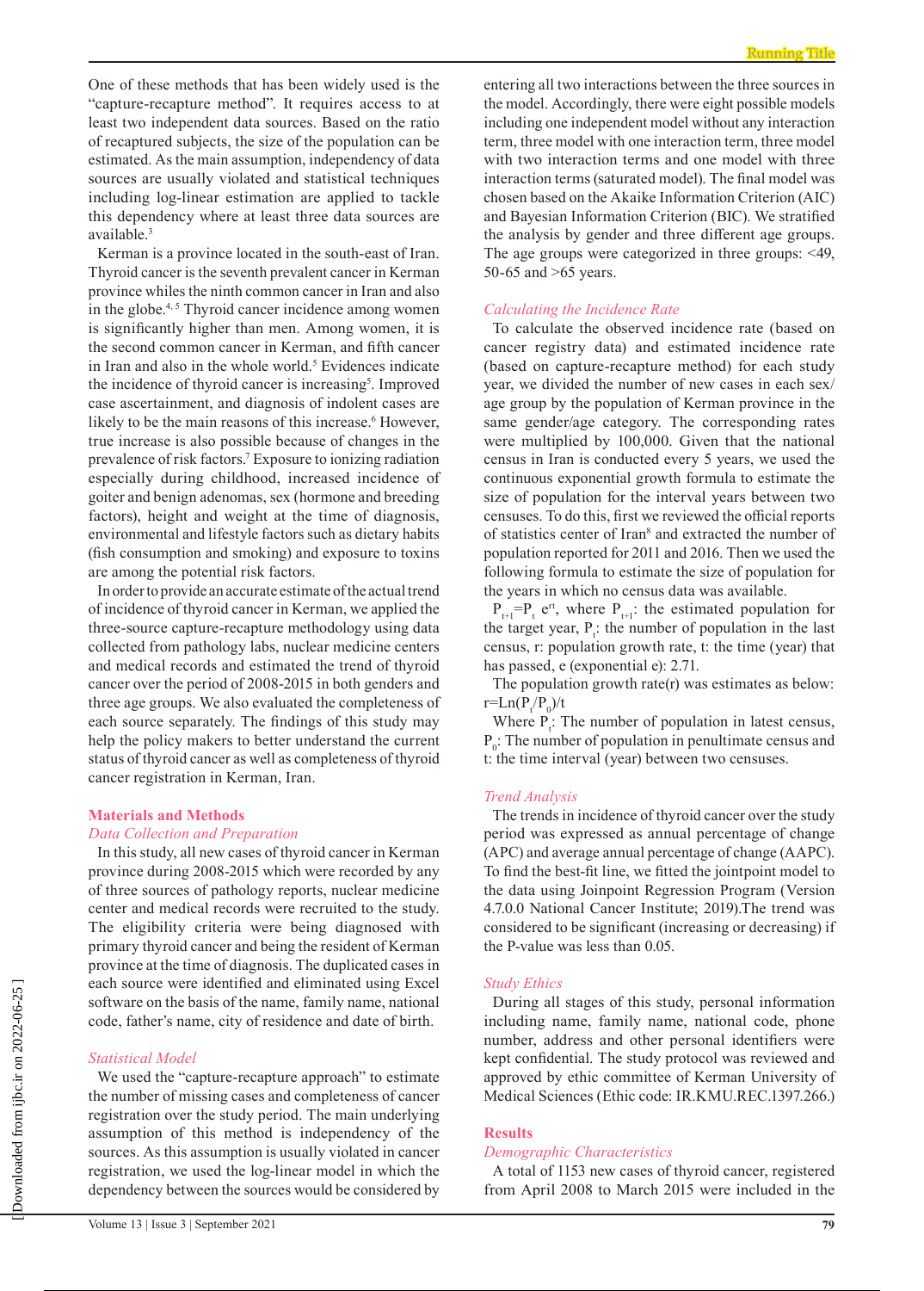analysis. Of these, 671 cases were found from pathology department, 876 from nuclear medicine department and 439 from hospital medical records. Majority of the cases were female (81/7%). The mean age was 41.53±15.69 years. There was no significant difference regarding the mean age between two genders (41.16±15.30 in women vs. 43.15±17.31 in men, p-value: 0.09).

# *Estimated Cases Based on Three Source Capturerecapture*

Linkage of the cases indicated that 8.58% of registered cases were reported by all three sources. That is, a total of 1153 cases were reported by any sources of hospital medical records, pathology and nuclear medicine department, 99 of them shared these three sources (figure 1). The result of the three-source capture-recapture method using log-linear modeling is presented in table 1. Out of eight possible model fitted, the model in which medical records and pathology reports as well as medical records and nuclear medicine reports had interaction effect was chosen as it was the best model with the lowest value of both AIC and BIC. According to this model, the total number of cases which were not recorded by any source (counting down) was estimated to be 187. As a result, the estimated total number of thyroid cancers within the study period was 1323.41 (95% CI: 1252.66 to 1396.25) (table 1). The estimated incidence per 100,000 population varied from 4.5 in 2011 to 11 in 2015.The incidence in women was higher than men. The female to male ratio varied from 3.1 in 2015 to 6.7 in 2011. In all study years; except two (2013 and 2015), the ratio was over 5 (table 2).

The overall completeness of registration considering all three sources was 87.1%. Furthermore, the completeness of registration by all three sources varied from 33.7 in 2008 to 95.1 in 2013. The completeness of medical records, pathology reports, and nuclear medicine reports



**Figure 1:** The Venn diagram of thyroid cancer cases in Kerman province that were recorded by three source of pathology, medical records and Nuclear Medicine

were 33.1%, 50.7%, and 66.2% respectively (table 3).

### *Thyroid Cancer Trend*

Using the joint-point regression analysis, we assessed the trend of thyroid cancer over the study period in three different age groups including ≤49, 50-65 and >65 years. Combining all age groups and both gender, the overall trend of thyroid cancer in Kerman province was increasing (figure 2). The trend in women, men and both genders that aged ≤49years was increasing (figure 3a) while in other age groups, the trend showed a slight decrease. (figures 3b, 3c). The highest AAPC in men and women was estimated for the age group  $\leq 49$  years (17.8% in men vs 4.4% in women), while combining men and women, the highest AAPC was estimated for the age group >65 years (18.6%).

| Log linear<br>model** | $X***$ | $N$ **** | 95 %CI                | $Df^*$ | $*$ G2  | $*BIC$ | $*AIC$ |  |
|-----------------------|--------|----------|-----------------------|--------|---------|--------|--------|--|
|                       |        |          |                       |        |         |        |        |  |
| $P/M/N^*$             | 194.39 | 1330.39  | $(125.47 - 1403.44)$  | 4      | 72.67   | 127.27 | 127.48 |  |
| PM/N                  | 144.51 | 1280.51  | $(1211.80 - 1353.11)$ | 3      | 29.41   | 85.96  | 86.23  |  |
| PN/M                  | 186.44 | 1322.44  | $(1251.68 - 1395.23)$ | 3      | 75.54   | 129.09 | 129.23 |  |
| MN/P                  | 255.61 | 1391.61  | $(1319.82 - 1467.09)$ | 3      | 32.72   | 89.27  | 89.54  |  |
| PM/PN                 | 97.03  | 1233.03  | $(1165.13 - 1303.79)$ | 2      | 20.36   | 78.85  | 79.18  |  |
| PM/MN                 | 187.41 | 1323.41  | $(1252.66 - 1396.25)$ | 2      | 1.13    | 59.62  | 59.94  |  |
| PN/MN                 | 500.4  | 1636.4   | $(1557.67 - 1717.24)$ | 2      | 20.73   | 79.22  | 79.54  |  |
| PM/PN/MN              | 243.76 | 1379.76  | $(1308.14 - 1454.77)$ |        | < 0.001 | 60.43  | 60.81  |  |

**Table 1:** Specifications of linear log models fitted to data extracted from three thyroid cancer registry sources during years 2008 to 2015

\* Akaike's Information Criterion/Bayesian Information Criterion/Goodness of fit; \*\*Degree of freedom; \*\*\*Estimation of number of thyroid cancer cases not recovered in any of the sources; \*\*\*\*Estimation of the total number of thyroid cancer cases in Kerman province during years 2008 to 20015; \*P:Patology reports source M:Medical records documentation W: Nuclear Medicine; P/M/N model: Model that has only Main effect .PM/N model: A model that in addition to the main effect is the interaction between pathology and medical records in the model..PM/PN model: A model that in addition to the main effect is the interaction between pathology and medical records and the interaction between pathology and Nuclear Medicine in the model..PM/MN model: A model that is in addition to the main effect, the interaction between pathology and medical records, and the interaction between medical records and Nuclear Medicine in the model.PN/MN model: A model that is in addition to the main effect, the interaction between pathology and Nuclear Medicine , and the interaction between medical records and Nuclear Medicine in the model. PM/PN/MN model: A model that is in addition to the main effect, the interaction between pathology and medical records, and the interaction between pathology and Nuclear Medicine, and the interaction between and medical records and Nuclear Medicine in the model. (Saturation model).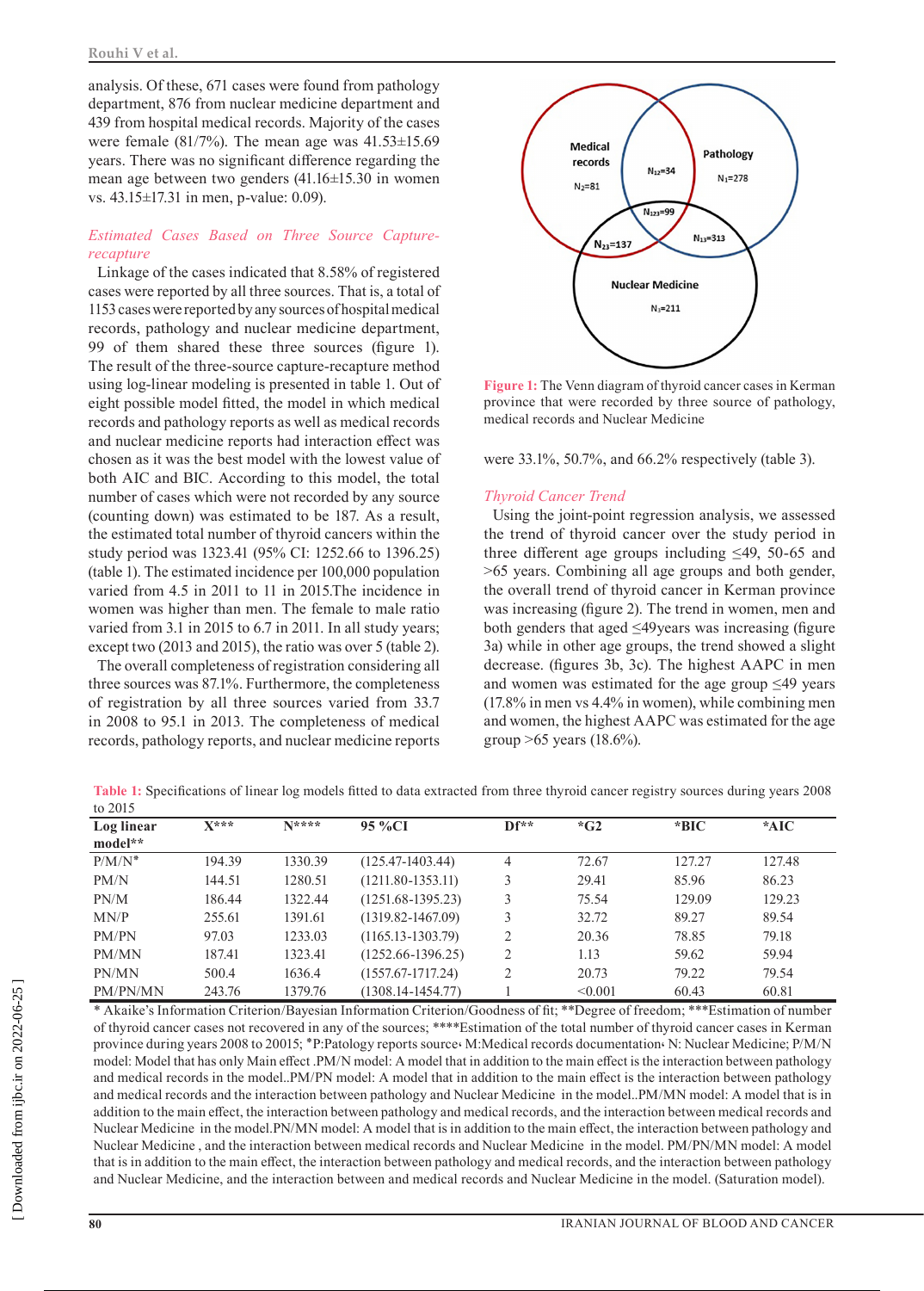**Table 2:** Estimation of total reported and estimated incidence in terms of number of reported and estimated thyroid cancer cases during years 2008 to 2015

| Year | <b>Sex</b> | <b>Reported</b><br>$cases^*$ | <b>Estimated</b><br>cases | <b>Reported</b><br>incidence<br>rate(I1) | <b>Estimated</b><br>incidence<br>rate(I2) |                   | 95% CI for I2 Completeness**<br>(percent) | Female/<br>Male<br>ratio |
|------|------------|------------------------------|---------------------------|------------------------------------------|-------------------------------------------|-------------------|-------------------------------------------|--------------------------|
| 2008 | Female     | 55                           | 187.2                     | 4.12                                     | 14.04                                     | $12.09 - 16.2)$   | 33.75                                     | 5.4                      |
|      | Male       | 20                           | 35                        | 1.49                                     | 2.60                                      | $(1.82 - 3.63)$   |                                           |                          |
|      | Total      | 75                           | 222.2                     | 2.80                                     | 8.30                                      | $(7.25 - 9.47)$   |                                           |                          |
| 2009 | Female     | 80                           | 158.2                     | 5.94                                     | 11.75                                     | $(9.98 - 13.72)$  | 54.13                                     | 9.3                      |
|      | Male       | 15                           | 17.3                      | 1.09                                     | 1.26                                      | $(0.72 - 1.99)$   |                                           |                          |
|      | Total      | 95                           | 175.5                     | 3.50                                     | 6.49                                      | $(5.56 - 7.52)$   |                                           |                          |
| 2010 | Female     | 107                          | 118.07                    | 7.87                                     | 8.68                                      | $(7.19-10.4)$     | 92.03                                     | 5.7                      |
|      | Male       | 21                           | 21                        | 1.50                                     | 1.50                                      | $(0.93 - 2.3)$    |                                           |                          |
|      | Total      | 128                          | 139.07                    | 4.64                                     | 5.04                                      | $(4.24 - 5.96)$   |                                           |                          |
| 2011 | Female     | 102                          | 111.5                     | 7.42                                     | 8.12                                      | $(6.65 - 9.75)$   | 91.05                                     | 6.8                      |
|      | Male       | 15                           | 17                        | 1.05                                     | 1.19                                      | $(0.69-1.91)$     |                                           |                          |
|      | Total      | 117                          | 128.5                     | 4.13                                     | 4.53                                      | $(3.57 - 5.37)$   |                                           |                          |
| 2012 | Female     | 98                           | 117.45                    | 7.06                                     | 8.47                                      | $(7.04 - 10.19)$  | 85.43                                     | 5.3                      |
|      | Male       | 22                           | 23                        | 1.51                                     | 1.58                                      | $(1-2.38)$        |                                           |                          |
|      | Total      | 120                          | 140.45                    | 7.55                                     | 8.84                                      | $(7.47 - 10.47)$  |                                           |                          |
| 2013 | Female     | 122                          | 126.59                    | 8.71                                     | 9.03                                      | $(7.56 - 10.79)$  | 95.19                                     | 3.9                      |
|      | Male       | 31                           | 34.2                      | 2.09                                     | 2.30                                      | $(1.59 - 3.21)$   |                                           |                          |
|      | Total      | 153                          | 160.79                    | 5.31                                     | 5.57                                      | $(4.76 - 6.52)$   |                                           |                          |
| 2014 | Female     | 148                          | 230.42                    | 10.46                                    | 16.28                                     | $(14.29 - 18.58)$ | 80.24                                     | 5.07                     |
|      | Male       | 40                           | 48.57                     | 2.63                                     | 3.21                                      | $(2.4 - 4.29)$    |                                           |                          |
|      | Total      | 224                          | 278.99                    | 7.65                                     | 9.53                                      | $(8.45 - 10.72)$  |                                           |                          |
| 2015 | Female     | 194                          | 244.61                    | 13.57                                    | 17.12                                     | $(15.07-19.44)$   | 73.56                                     | 3.1                      |
|      | Male       | 47                           | 83                        | 3.05                                     | 5.38                                      | $(4.29 - 6.68)$   |                                           |                          |
|      | Total      | 241                          | 327.61                    | 8.11                                     | 11.03                                     | $(9.88 - 12.31)$  |                                           |                          |

\*Reported case by three sources of pathology, medical records and Nuclear Medicine after removal of duplicates; \*\*Number of registered cases divided by the number of estimated incidences multiplied by 100

**Table 3:** The Trends of Age-Standardized Incidence Rate of thyroid Cancer Incidence in kerman province by jointpoint analysis during years 2008 to 2015

| Age group                 | <b>Sex</b>  | <b>JOINPOINT</b> |            |                    |        |             |  |  |
|---------------------------|-------------|------------------|------------|--------------------|--------|-------------|--|--|
|                           |             | <b>Trend1</b>    | <b>APC</b> | Trend <sub>2</sub> | APC    | <b>AAPC</b> |  |  |
| Less than or equal Female |             | 1387-1390        | $-22.79$   | 1390-1394          | 30.97  | 4.4         |  |  |
| to 49 years               | Male        | 1387-1392        | $-11.80$   | 1392-1394          | 143.1  | 17.8        |  |  |
|                           | Both gender | 1387-1390        | $-8.99$    | 1390-1394          | 23.20  | 8.2         |  |  |
| $50-64$ years             | Female      | 1387-1392        | $-9.67$    | 1392-1394          | 25.51  | $-0.8$      |  |  |
|                           | Male        | 1387-1389        | $-33.22$   | 1389-1394          | 23.24  | 3.4         |  |  |
|                           | Both gender | 1387-1392        | $-6.43$    | 1392-1394          | 20.11  | 0.5         |  |  |
| Over 65 years             | Female      | 1387-1391        | $-19.23$   | 1391-1394          | 17.42  | $-5.2$      |  |  |
|                           | Male        | 1387-1390        | $-17.59$   | 1390-1394          | 30.70  | 7.3         |  |  |
|                           | Both gender | 1387-1392        | $-17.43$   | 1392-1394          | 193.49 | 18.6        |  |  |



**Figure 2:** Age-standardized incidence rate of thyroid cancer in men, women and both gender during 2008 to 2015 in Kerman province, Iran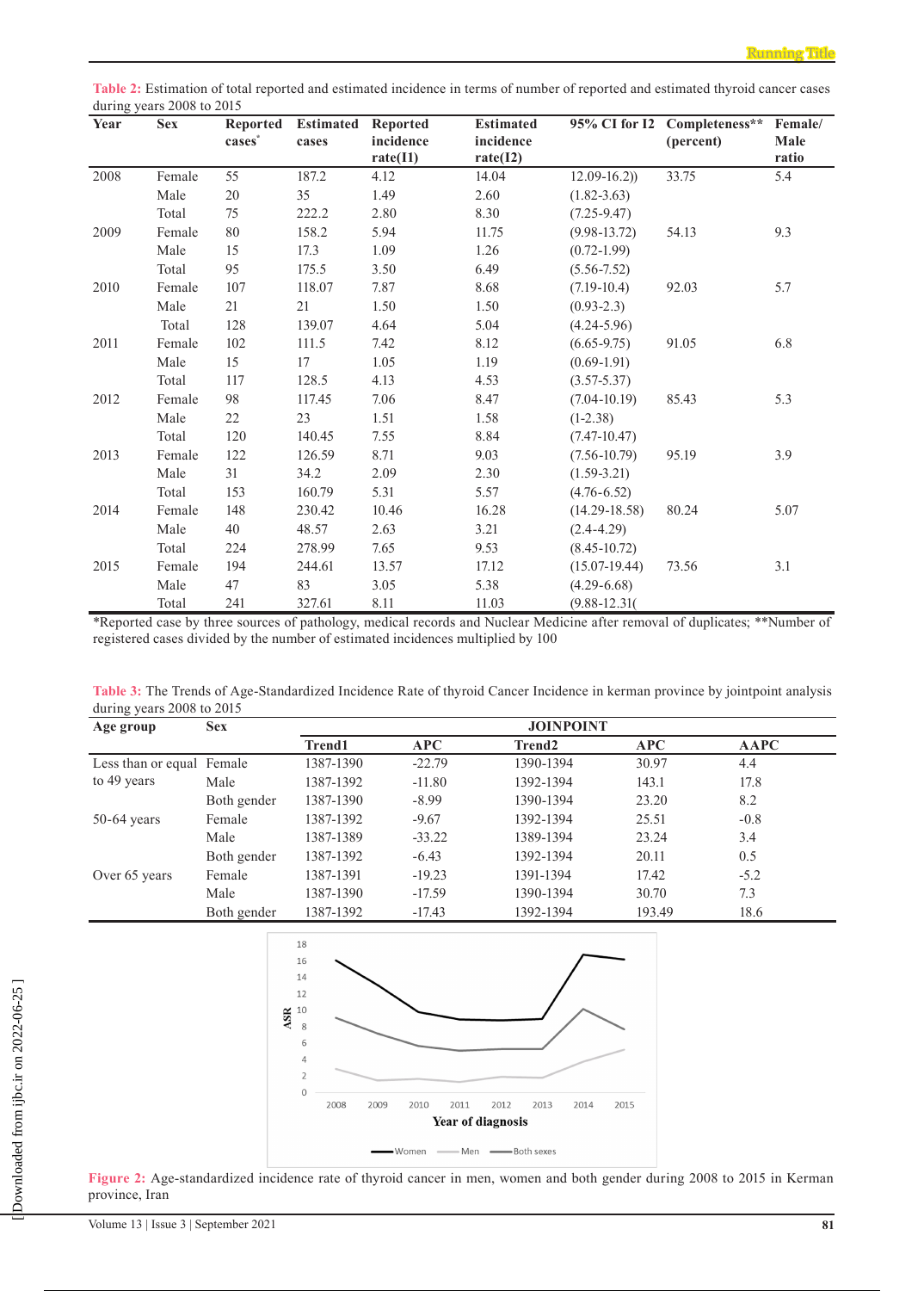

**Figure 3:** Gender-based age-Standardized incidence rate of thyroid cancer in three age group during 2008 to 2015, Kerman province, Iran

#### **Discussion**

In the present study, we used three source "capturerecapture" approach to estimate the incidence and trend of the thyroid cancer and completeness of cancer registry data in Kerman province of Iran. We showed an increasing trend of thyroid cancer in men and women especially among the age group less than 49 years. The incidence was higher among young women. The overall completeness of cancer registry within the study period was 87.1%. Overall, the completeness of the registration increased during the study period.

In our study, the mean age at diagnosis was 41.53±15.69 years which is consistent with the mean age reported in other parts of the Iran. $9, 10$  So, it seems that the most affected population in Iran is mostly at their early forty. In a study conducted on data collected from 1974-2013 in the U.S, the mean age at diagnosis reported to be 48±16 years.11 The results of other studies around the world indicate that the mean age at diagnosis recently decreased compared to the past. In a study on five high income countries, the researchers concluded that the decrease in age at diagnosis may be mainly due to introduction of new imaging techniques followed by intense search for thyroid nodules that very seldom lead to death in young and middle-age individuals.12

The female to male ratio in most study years was over 5 and varied from 3.1 in 2015 to 6.7 in 2011. The fluctuation in sex ratio within the study period is somehow implausible and may be attributed to imprecision and incompleteness of case registration or case reports. Based on the estimates of Global cancer observatory, 2018, the female to male ratio for thyroid cancer estimated to be 3.3 in Iran, 3.1 in Eastern Mediterranean Region and 3.2 worldwide which are lower than our estimates.4

It has been stated that the higher incidence of thyroid cancer among women is mainly the result of overdiagnosis of thyroid tumors that, if left undiagnosed, would cause no harm or death.13 Vaccarella et al. in a study conducted in 12 high income countries estimated that more than 470,000 women compared to 90,000 men may have been over diagnosed with thyroid cancer over the past two decades.14 Nevertheless, the higher incidence among women may be somehow related to reproductive factors. The findings of a meta-analysis in 2019 indicated an association of reproductive factors including age at menarche, increased parity, miscarriage/abortion, and artificial menopause with increased risk of thyroid cancer. This association may explain the female preponderance of this disease.<sup>15</sup>

The estimated ASR per 100,000 population within the study period varied from 4.5 in 2011 to 11 in 2014. In most of the studied years, the ASR was more than 6. In the latest two years of the study, the ASR was 9.5 and 11, respectively. According to the latest estimates of the "Global Cancer Observatory" in 2018, the ASR of thyroid cancer per 100,000 population is estimated to be 6.5 for Iran, 3.0 for EMRO and 6.7 worldwide. Comparing our finding indicated that the incidence of thyroid cancer in Kerman province specially in the recent years was higher than global, regional and national estimates.

We found that the overall incidence of thyroid cancer in Kerman province shows an increasing trend similar to the recent trends of thyroid cancer all around the world.<sup>6, 11</sup>

The reason for this increasing trend is a matter of debate. There are two possible explanations for this increase: 1) overdiagnosis and 2) the real increase in thyroid cancer incidence. It is argued that widespread use of sensitive diagnostic techniques such as ultrasound, fine needle aspiration biopsy, CT scan and MRI and also increasing the number of endocrinologists, pathologists and radiologists during the recent years resulted in detection of indolent small size thyroid nodules which if left undiagnosed, rarely progress to higher stages or cause death.

For overdiagnosis to be the only explanation of increasing trend of thyroid cancer, we should have expected an increase in the trend of tumors with small size, while stable or decreasing trend for tumors diagnosed at larger size as well as more new cases among population with higher access to medical services.<sup>16</sup> Unfortunately, we did not study the change in incidence based on the size of tumors or access of population subgroups to health services. However, the role of overdiagnosis has been supported in variety of studies that showed the shift of recent detected tumors toward earlier stages.17 The overdiagnosis usually brings about overtreatment of indolent cases. Unnecessary treatment of such cases will result in both more adverse effects and financial costs. For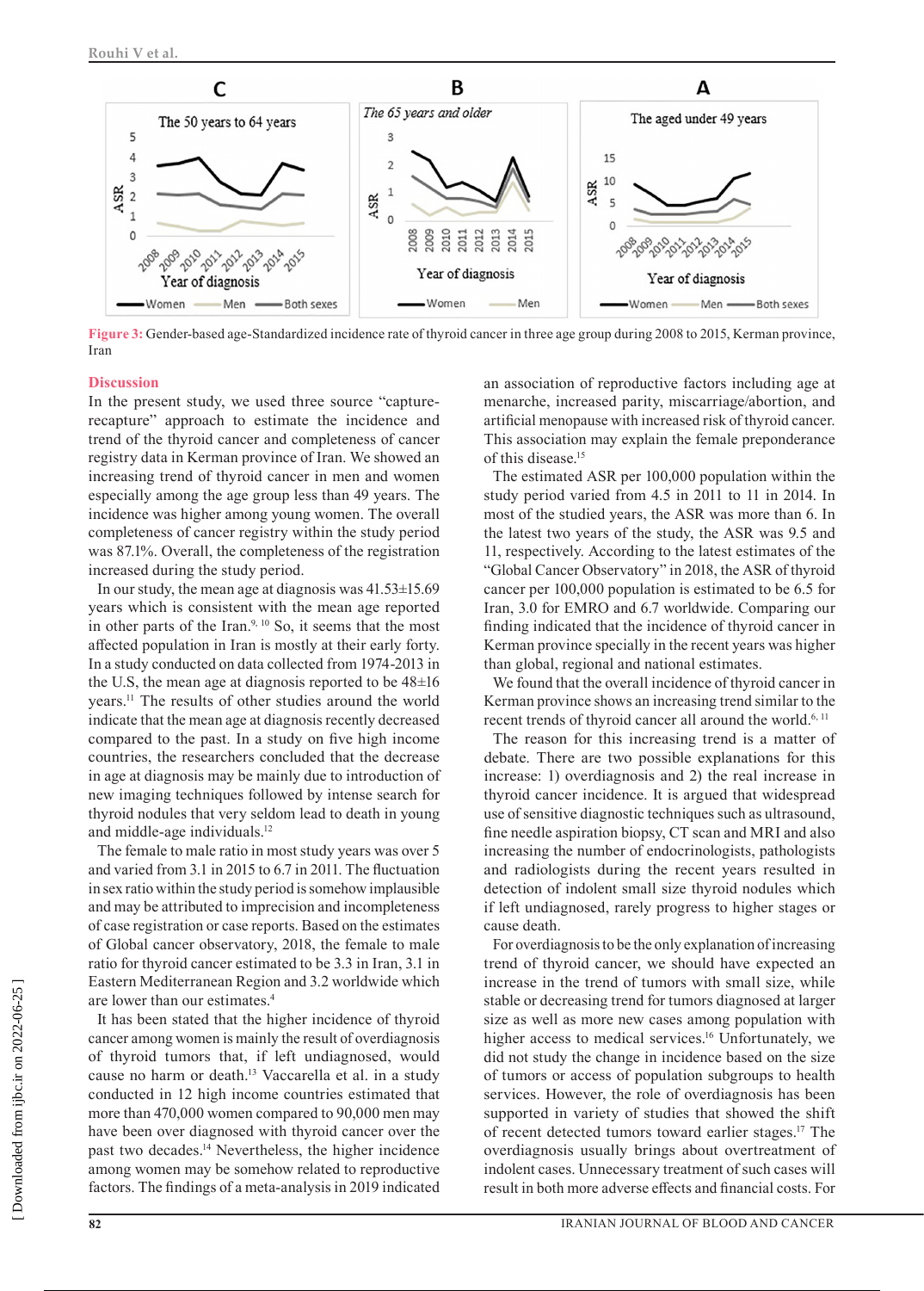example, overdiagnosis may cause psychologic burden of a cancer diagnosis. In addition, overtreatment and interventions such as partial or total thyroidectomy may be followed by parathyroidectomy, injury to the vocal cords and lifelong thyroid hormone replacement therapy.<sup>12,</sup> <sup>18, 19</sup> To reduce the overdiagnosis, approaches such as riskbased screening combined with biomarkers, avoiding routine screening of thyroid cancer, reclassification of low-risk thyroid cancers with terms other than cancer, development of less aggressive national guidelines for management of thyroid nodules may be beneficial.<sup>12, 18</sup>

Although the overdiagnosis is a more plausible explanation, the possibility of actual increase in thyroid cancer incidence could not be ruled out. The real increase in thyroid cancer incidence may be the result of increased exposure to significant risk factors. More than 80% of thyroid cancers are papillary carcinoma<sup>9</sup> which has been associated with exposure to ionizing radiation especially during childhood.<sup>20</sup> By widespread use of medical diagnostic imaging techniques, exposure to ionizing radiation has been increased all around the world including Iran. Furthermore, increased risk factors including obesity, cigarette smoking and exposure to environmental carcinogens during the recent years may also be responsible for increased incidence of thyroid cancers.

The overall completeness of the three source capturerecapture methodology of our study within the study period was 87.1%. Considering each year separately, the estimated completeness of cancer registry data varied from 33.7% in 2008 to 95.1% in 2013. In the first two years of the establishment of registration, the completeness was low (33.7% in 2008 and 54.1% in 2009) which increased to more than 80% within the next five years. In the latest studied year; year 2015, the completeness decreased to 73% which may be due to the time gap between case diagnosis and case registration. The completeness of a variety of cancer registrations has been assessed in Iran. Mohammadi et al. in 2017 studied the completeness of Tehran, Iran cancer registration and showed 49% under reporting of the cases.<sup>21</sup> In another study conducted in Kohgiluyeh and Boyer-Ahmad, Iran, only 31% of cancer cases were registered by cancer registration.<sup>22</sup> In another study conducted in Ardabil, the completeness of registration for gastric cancer reported to be 36%.23 Although we did not find any similar study on thyroid cancer registration to compare our results with, it seems that registration of thyroid cancer in Kerman province, especially during the recent years to be accurate, but still not satisfactory and more efforts still should be made to reach the ideal completeness of 90%-100%.

Considering each source separately, the highest completeness was estimated for nuclear medicine reports (66.2%), while the lowest belonged to the medical records (33.1 %). This finding was expected since all thyroid cancers who receive treatment at nuclear medicine center must have been confirmed pathologically.

Although the morality and burden of the thyroid cancer is low compared to other common cancers, strengthening the completeness of thyroid cancer registration, especially through the pathologic source is vital. Having accurate

We would like to admit the limitations of our study. There is possibility of violation of capture-recapture assumptions which may affect the validity of our results. Furthermore, one of our sources was nuclear medicine reports which mainly registers the cases of papillary and follicular thyroid cancers, and therefore, other types of thyroid cancers are being missed using this source. Finally, we linked the three-source data using personal identifiers including national code, first name, family name and father's name which might not have been recorded accurately.

#### **Conclusion**

The results of the present study indicated that thyroid cancer in Kerman, Iran is common, and the trend is increasing. Regarding the completeness of thyroid cancer registration in our study in Kerman province of Iran, its completeness showed fluctuations within the study period. Therefore, extensive efforts are needed to improve the coverage and accuracy of thyroid cancer registration especially the completeness of pathology reports which provide information about type, size and stage of the tumors. Finally, three source capture-recapture method could be used as a simple and feasible approach to estimate the completeness of thyroid cancer registration.

# **Conflict of Interest:** None declared.

#### **References**

- 1. Bray F, Znaor A, Cueva P. The role and status of population-based cancer registration. Planning and developing population-based cancer registration in low-and middle-income settings. IARC Technical Publication*.* 2014(43):2-7.
- 2. Parkin DM, Bray F. Evaluation of data quality in the cancer registry: principles and methods Part II. Completeness. Eur J Cancer*.* 2009;45(5):756-64.doi: 10.1016/j.ejca.2008.11.033. PubMed PMID: 19128954.
- 3. Mosavi-Jarrahi A, Ahmadi-Jouibari T, Najafi F, Mehrabi Y, Aghaei A. Estimation of esophageal cancer incidence in Tehran by log- linear method using population-based cancer registry data. Asian Pac J Cancer Prev*.* 2013;14(9):5367-70.doi: 10.7314/ apjcp.2013.14.9.5367. PubMed PMID: 24175827.
- 4. Bray F, Ferlay J, Soerjomataram I, Siegel RL, Torre LA, Jemal A. Global cancer statistics 2018: GLOBOCAN estimates of incidence and mortality worldwide for 36 cancers in 185 countries. CA Cancer J Clin*.* 2018;68(6):394-424.doi: 10.3322/caac.21492. PubMed PMID: 30207593.
- 5. Hajizadeh N, Pourhoseingholi MA, Baghestani A. Incidence rate of thyroid cancer in Iranian population, trend analysis from 2003 to 2009. International Journal of Epidemiologic Research*.* 2015;2(1):12-7.